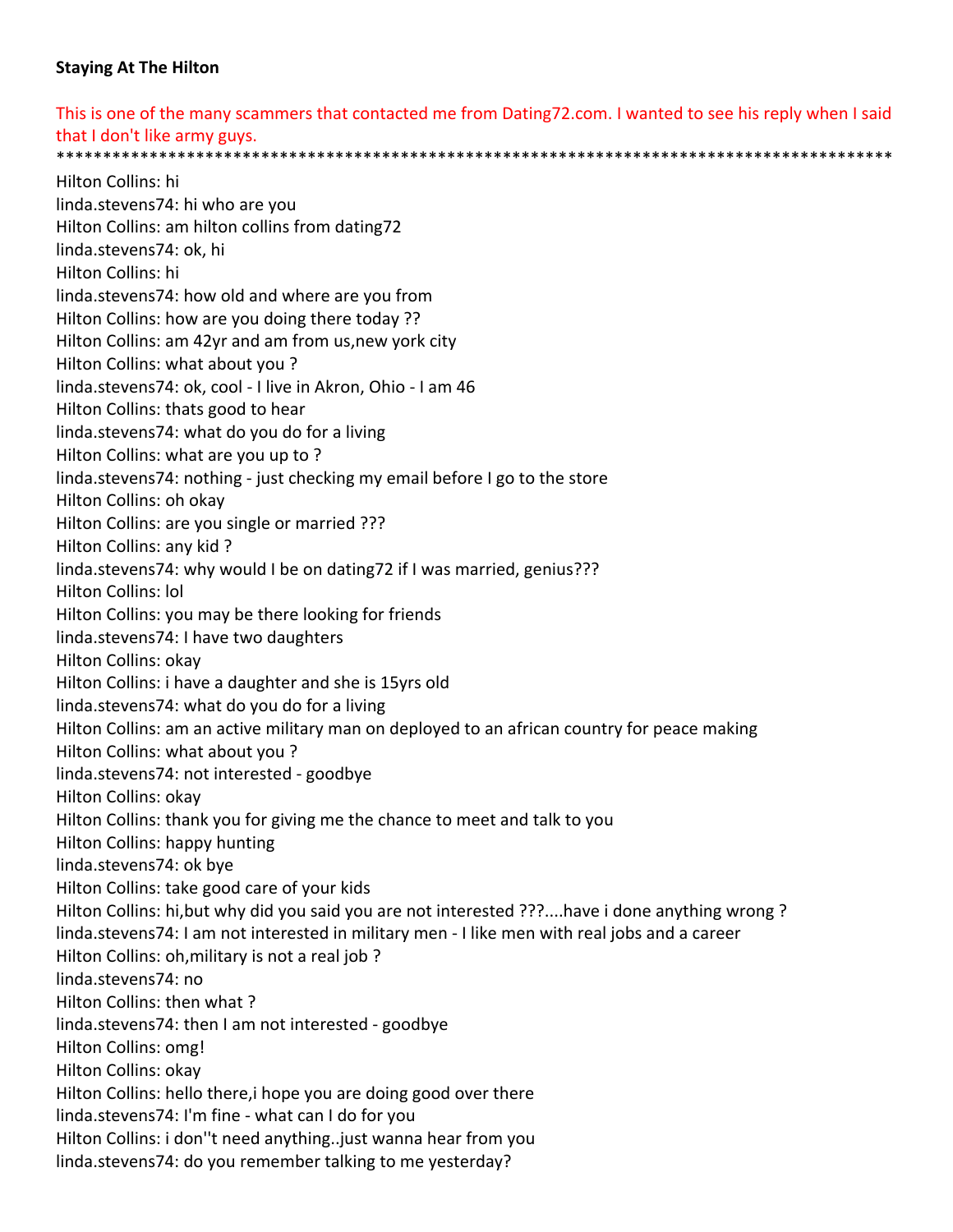Hilton Collins: yeah,i do linda.stevens74: and what did I tell you? Hilton Collins: not interested,but it doesn't mean that we should not talk to each other Hilton Collins: okay???? linda.stevens74: I would rather not ‐ goodbye Hilton Collins: okay Hilton Collins: you can delete me if you so wish Hilton Collins: okay? linda.stevens74: ok, bye Hilton Collins: delete me Hilton Collins: okay ???? linda.stevens74: just stop contacting me Hilton Collins: but why don't you delete me ? linda.stevens74: why dont you stop contacting me Hilton Collins: ok Hilton Collins: i want you to delete me so that i won't contact you linda.stevens74: just go away Hilton Collins: you too go away Hilton Collins: common!,do this once and for all linda.stevens74: just stop contacting me you fool ‐ how stupid are you? Hilton Collins: i don't like to abuse people so pls don't say anything stupid to me Hilton Collins: okay ? linda.stevens74: stop contacting me you idiot

## He contacts me the next day.

Hilton Collins: hello there,i hope you are doing good today linda.stevens74: fine, what do you want Hilton Collins: i just wanna say hello linda.stevens74: do you remember talking to me before Hilton Collins: sure Hilton Collins: i do linda.stevens74: ok, do you remember what I said to you Hilton Collins: yeah,but we can't just continue like this.can't you give me a trial linda.stevens74: no goodbye Hilton Collins: okay linda.stevens74: dont contact me again Hilton Collins: but do you think that's possible while you are still on my list here ? linda.stevens74: omg, you are an idiot Hilton Collins: oh,thank you linda.stevens74: so, you are not smart enough not to contact someone who asks you not to? Hilton Collins: lol,i guess so linda.stevens74: well, I am sorry that you are so stupid Hilton Collins: thanks alot linda.stevens74: it must be terrible being as stupid as you are Hilton Collins: thank you princess Hilton Collins: you are really looking good linda.stevens74: were your parents stupid ‐ is that why you are so dumb? Hilton Collins: nope,they are not........but thats what love turned me to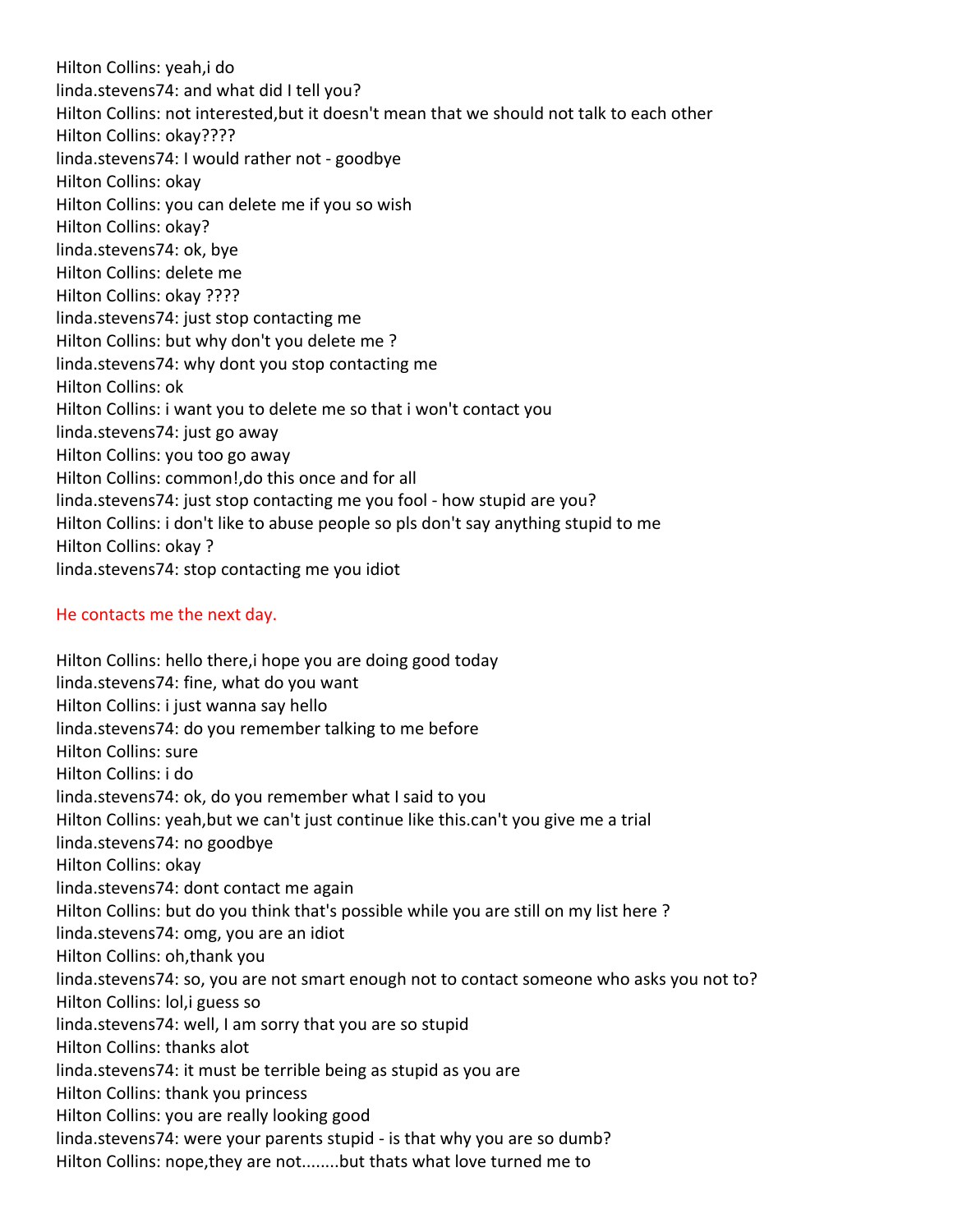linda.stevens74: well you are obviously incredibly stupid Hilton Collins: thank you princess Hilton Collins: i need something from you linda.stevens74: whats that? Hilton Collins: can you tell me why you hate me??? Hilton Collins: please linda.stevens74: I told you ‐ because you are obviously stupid Hilton Collins: there must be a reason why you think am stupid linda.stevens74: you have proved it and you even admitted it, idiot Hilton Collins: oh,okay Hilton Collins: i'll always admit it, only from you linda.stevens74: whatever fool Hilton Collins: thanks alot linda.stevens74: that must suck to have stupid parents Hilton Collins: it seems you don't know me yet,i'll never be upset with your abusive words...so i think you should stop abussing me linda.stevens74: whatever faggit boy Hilton Collins: lol Hilton Collins: anyway,can i have more of your pix ? linda.stevens74: no, idiot boy Hilton Collins: oh,thanks Hilton Collins: can i send you mine ? linda.stevens74: no, I dont want to see your fake pics, asslicker Hilton Collins: okay Hilton Collins: thank you princess linda.stevens74: your welcome beggar boy Hilton Collins: thanks Hilton Collins: so,whats your favourite colour ? Hilton Collins: you there ? Hilton Collins: <ding> linda.stevens74: yes, beggar boy Hilton Collins: whats your favourite colour ???? linda.stevens74: none of your business cocksucker Hilton Collins: okay Hilton Collins: mine is pink linda.stevens74: lol ‐ I knew you were a faggit Hilton Collins: hahahahaha Hilton Collins: thanks linda.stevens74: you love sucking cock dont you pink boy? Hilton Collins: if you think so linda.stevens74: dicksucker Hilton Collins: dicksucker ? Hilton Collins: dick ? Hilton Collins: lol linda.stevens74: do you know what that means? Hilton Collins: why won't i linda.stevens74: because you are a stupid african fool, thats why Hilton Collins: african???? linda.stevens74: yes, idiot ‐ it is obvious black beggar boy